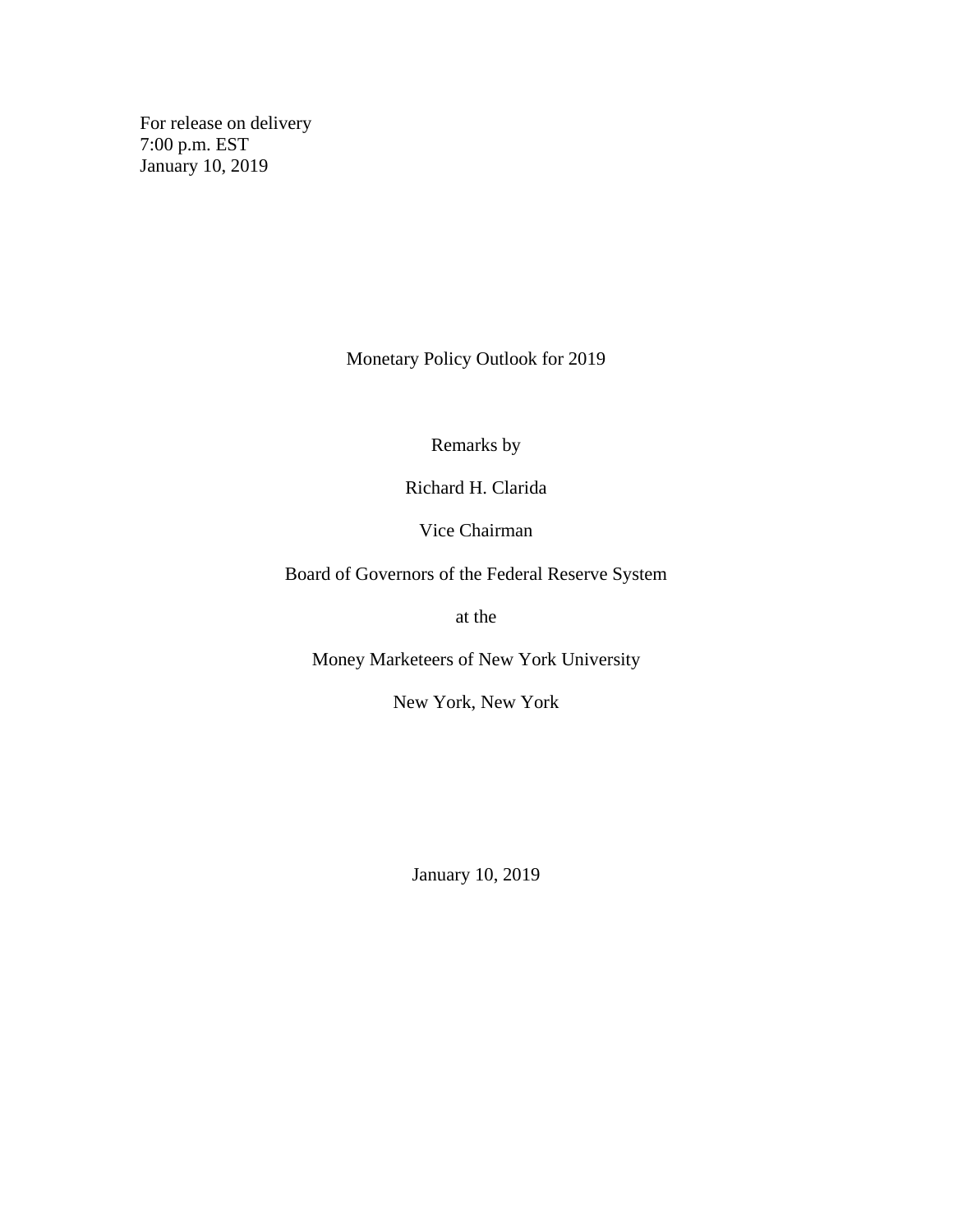Happy New Year. I am very glad to be speaking to you here in New York, a city I lived and worked in for 30 years before joining the Federal Reserve Board in September. The new year is often a time when people make resolutions--resolutions to exercise more, learn a new skill, or spend more quality time with family and friends. My resolution, as a member of the Federal Open Market Committee (FOMC), is to work with my colleagues to implement a monetary policy that will sustain economic growth and maximum employment at levels consistent with our 2 percent inflation objective.<sup>[1](#page-1-0)</sup>

## **Initial Conditions and What I Am Looking for in 2019**

As we begin 2019, the initial conditions for the real economy are favorable. Through the first three quarters of last year, gross domestic product growth averaged 3.2 percent. Private-sector forecasts as well as our Summary of Economic Projections indicate that, when the data for the fourth quarter are released, they will show the economy likely grew at 3 percent or perhaps a little faster in 2018 for the year as a whole. If so, economic growth in 2018 would be the fastest annual growth rate recorded in 13 years. In terms of the economic outlook, ongoing momentum heading into this year indicates that that above-trend growth is likely to continue in 2019. If the economy continues to grow in 2019 along the lines that I expect, in July the current expansion will become the longest in recorded U.S. history.

The labor market remains healthy, with an unemployment rate near the lowest level recorded in 50 years and with average monthly job gains continuing to outpace the increases needed over the longer run to provide employment for new entrants to the labor

<span id="page-1-0"></span><sup>&</sup>lt;sup>1</sup> The views expressed are my own and not necessarily those of other Federal Reserve Board members or FOMC participants. I would like to thank Brian Doyle, David Lebow, and Ellen Meade for their assistance in preparing these remarks.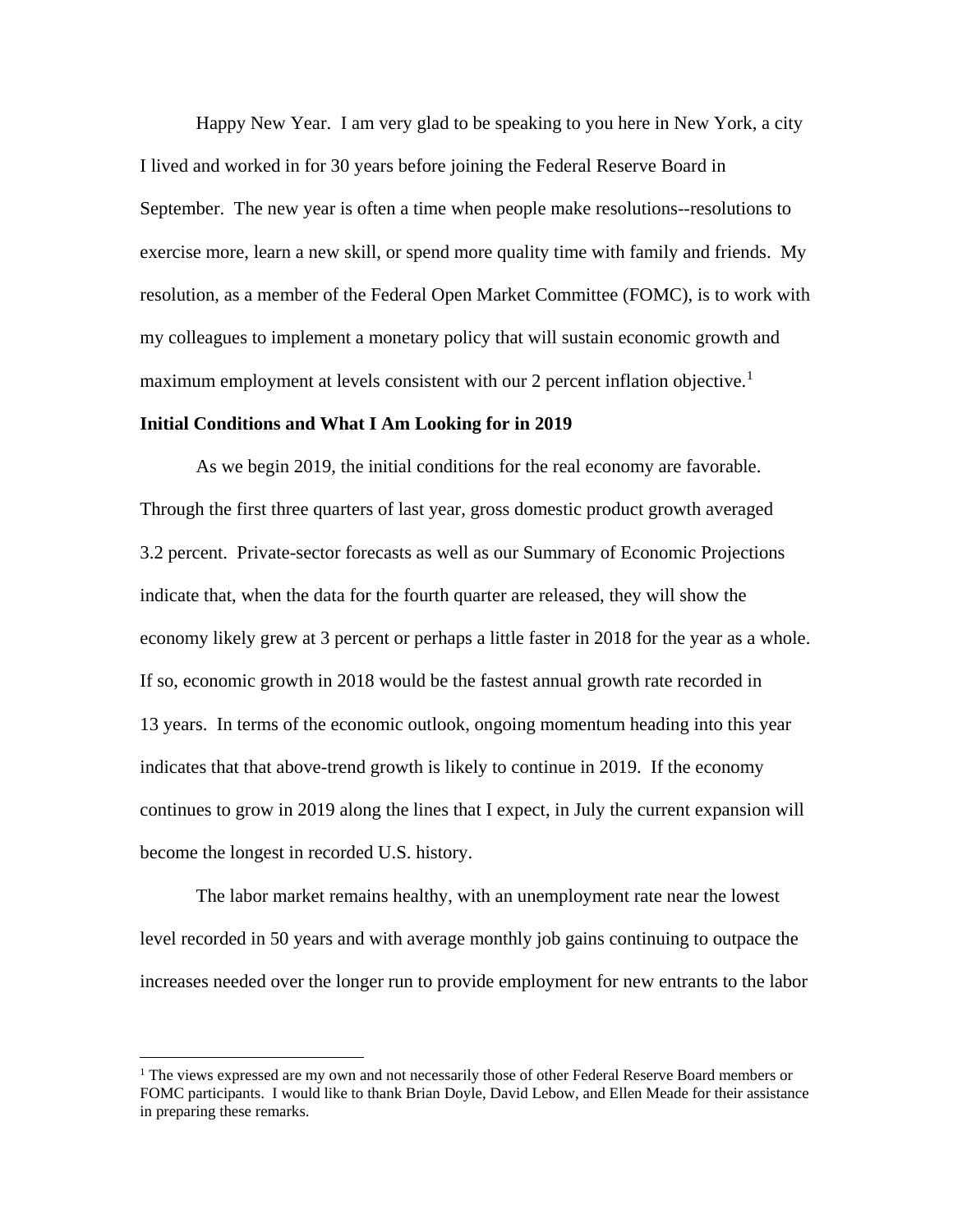force. Moreover, the declines in the unemployment rate have been widespread across racial and ethnic minority groups, though gaps for African Americans and Hispanics relative to whites remain sizable. At 3.9 percent, the overall unemployment rate is below the median of FOMC participants' estimates of its full employment level, u\*, of 4.4 percent. That said, the participants' median estimate of u\* has been falling for several years as strong employment gains have not triggered a worrying rise in price inflation.

In a welcome development, nominal wage growth is picking up, with most measures now running around 3 percent on an annual basis. And, for the past couple of years, wage gains have been notably faster for lower-income workers.<sup>[2](#page-2-0)</sup> Aggregate wage gains are broadly in line with productivity growth and our 2 percent inflation objective, and they are consistent with a labor market that is operating in the vicinity of full employment. They are not, at present, a source of upward, cost-push pressure on price inflation.

With regard to labor supply, we have had a pickup in labor force participation among prime-age workers (those 25 to 54 years old) that is, at least for now, boosting the supply side of the economy. The participation rate of prime-age workers has risen about 1-1/2 percentage points over the past few years. And participation in the job market may

<span id="page-2-0"></span><sup>2</sup> Wage gains for workers with different wage levels can be calculated using data from the Current Population Survey from the Bureau of Labor Statistics. The Economic Policy Institute provides convenient tabulations of these data. For data through 2017, see Economic Policy Institute (2018), *State of Working America Data Library* (Washington: EPI*,* March), table ("Wages by Percentile"), [https://www.epi.org/data/#?subject=wage-percentiles.](https://www.epi.org/data/#?subject=wage-percentiles) For an update through the first half of 2018, see Elise Gould and Heidi Shierholz (2018), "Average Wage Growth Continues to Flatline in 2018, While Low-Wage Workers and Those with Relatively Lower Levels of Educational Attainment See Stronger Gains," Economic Policy Institute, *Working Economics Blog,* July 18, [https://www.epi.org/blog/average](https://www.epi.org/blog/average-wage-growth-continues-to-flatline-in-2018-while-low-wage-workers-and-those-with-relatively-lower-levels-of-educational-attainment-see-stronger-gains/)[wage-growth-continues-to-flatline-in-2018-while-low-wage-workers-and-those-with-relatively-lower](https://www.epi.org/blog/average-wage-growth-continues-to-flatline-in-2018-while-low-wage-workers-and-those-with-relatively-lower-levels-of-educational-attainment-see-stronger-gains/)[levels-of-educational-attainment-see-stronger-gains.](https://www.epi.org/blog/average-wage-growth-continues-to-flatline-in-2018-while-low-wage-workers-and-those-with-relatively-lower-levels-of-educational-attainment-see-stronger-gains/) 

 $-2-$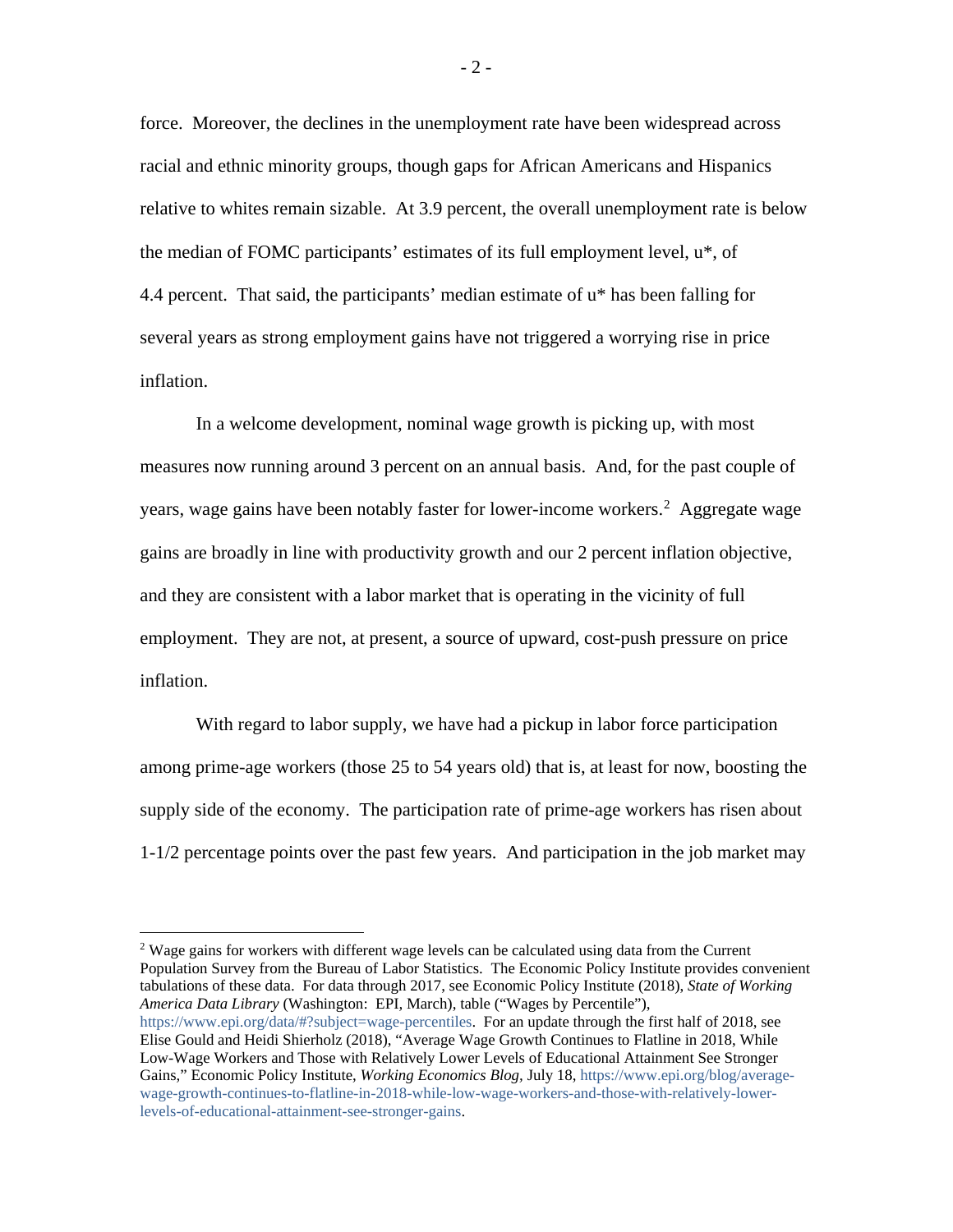still have some further room to rise, as the prime-age participation rate is still a couple of percentage points below the levels that prevailed in the late 1990s, when the labor market was last this strong.

Price stability, of course, is the other leg of our dual mandate, and PCE (personal consumption expenditures) inflation over the past 12 months has been running close to our 2 percent objective. That said, and notwithstanding strong economic growth and a low unemployment rate, inflation has surprised to the downside recently, and it is not yet clear that inflation has moved back to 2 percent on a sustainable basis.

Because expectations of future inflation are such an important determinant of actual inflation, central banks are as much in the business of anchoring inflation expectations as they are of managing actual inflation. Longer-run inflation expectations, based on straight readings of inflation compensation from TIPS (Treasury Inflation-Protected Securities), have drifted downward, although, when adjusted for term premiums and liquidity, they remain near 2 percent. The University of Michigan Surveys of Consumers' measure of expected inflation over the next 5 to 10 years has been broadly stable but has edged down over the past few years and is now at the very lower end of the range that has prevailed historically. Inflation expectations of professional forecasters have remained stable and consistent with our 2 percent objective.

At each future FOMC meeting, as I consider what, if any, adjustment to our policy stance is warranted to achieve and sustain our dual-mandate objectives, I will closely monitor the incoming data on inflation expectations as well as actual inflation, among the broad range of real and financial indicators that I consult. To me, it is

- 3 -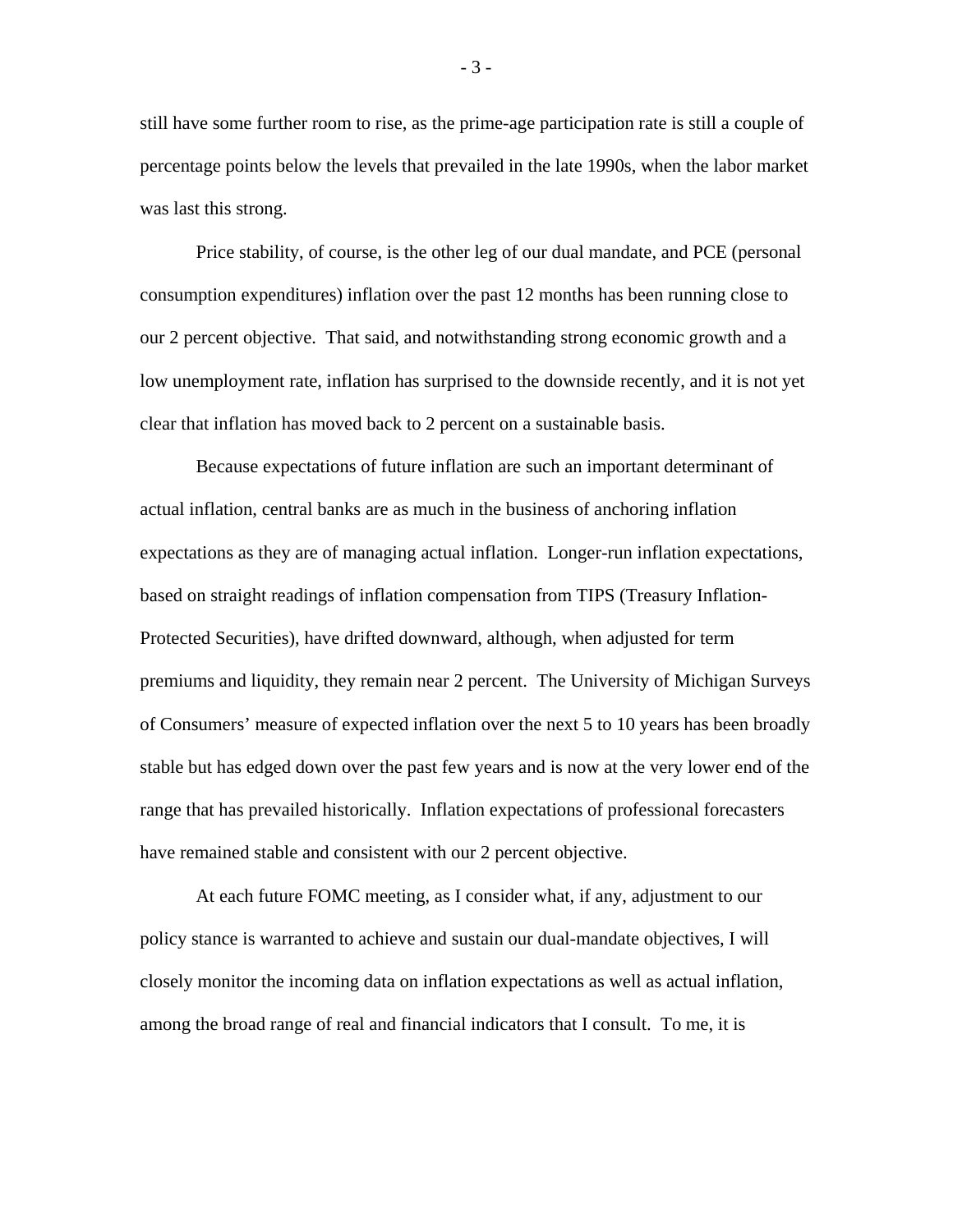important that any future policy decisions we may consider in 2019 be consistent with *both* pillars of our dual mandate.

I will also be monitoring closely the incoming data on labor supply and productivity.<sup>[3](#page-4-0)</sup> Not only has aggregate demand growth been robust, but so, too, has been the growth in realized aggregate supply. Over the first three quarters of 2018, hours worked in the nonfarm business sector were up 2.0 percent (at an annual rate), and productivity was up 1.8 percent. Realized productivity growth over the past eight quarters has averaged 1.3 percent, which is up from the 0.7 percent average recorded between 2011 and 2016. Strong growth supported by supply-side gains in hours worked and productivity is not inflationary, as the experience of 2018 confirms. With labor supply and productivity growth in 2018 having surprised on the upside, some mean reversion in 2019 is not unreasonable to forecast. But right now, that is just a forecast, and if the positive developments on the supply side of the economy continue in 2019, they would need to be factored into the inflation outlook and thus the appropriate settings for monetary policy.

As I have indicated previously, I believe we may have seen the bottom on the productivity slowdown, but how much of the recent welcome uptick in productivity growth can be sustained or extended is hard to judge at this point. It will depend in part on how much business investment spending adds to the stock of capital in the economy. We saw a welcome pickup in investment in the first half of last year, but growth of

<span id="page-4-0"></span> $3$  For an analysis of the effect of a positive boost to productivity in the FRB/US model, see Jean-Philippe Laforte (2018), "Overview of the Changes to the FRB/US Model (2018)," FEDS Notes (Washington: Board of Governors of the Federal Reserve System, December 7), fig. 4,

- 4 -

[https://www.federalreserve.gov/econres/notes/feds-notes/overview-of-the-changes-to-the-frb-us-model-](https://www.federalreserve.gov/econres/notes/feds-notes/overview-of-the-changes-to-the-frb-us-model-2018-20181207.htm)[2018-20181207.htm.](https://www.federalreserve.gov/econres/notes/feds-notes/overview-of-the-changes-to-the-frb-us-model-2018-20181207.htm) In the model, higher productivity lowers inflation, which calls for a flatter path for policy normalization than would otherwise be the case.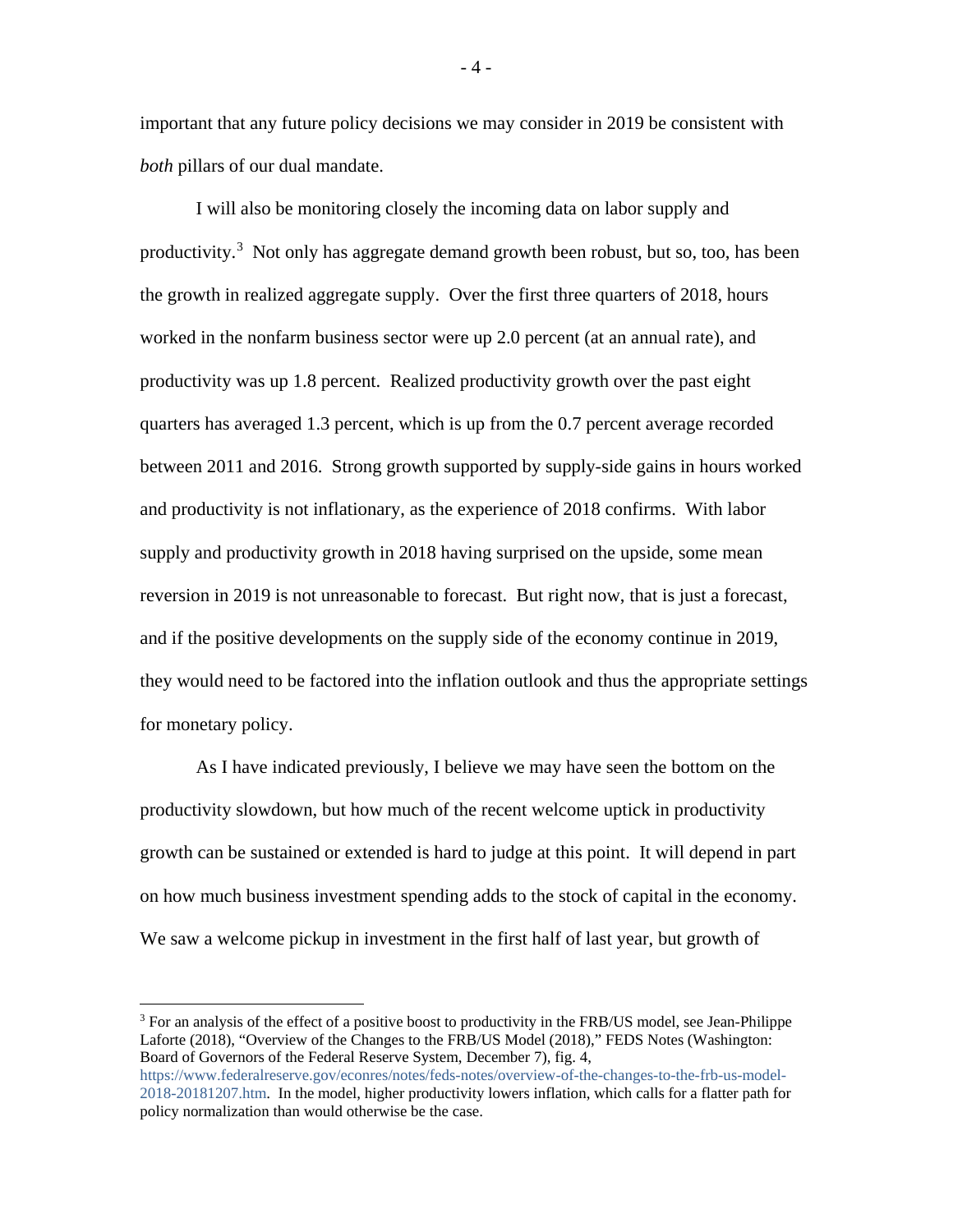capital spending slowed notably in the third quarter and the manufacturing indexes from the Institute for Supply Management have softened, though other data are consistent with a rebound in business spending in the fourth quarter. If a pickup in the growth of investment spending was realized and sustained, it would be expected to contribute to future productivity growth.

## **The December Decision and the Outlook for Monetary Policy in 2019**

With a robust labor market and inflation running close to our 2 percent inflation objective, the Committee decided at its December meeting to raise the target range for the federal funds rate to  $2-1/4$  $2-1/4$  to  $2-1/2$  percent.<sup>4</sup> That said, growth and growth prospects in other economies around the world have moderated somewhat in recent months, and overall financial conditions have tightened materially. These recent developments in the global economy and financial markets represent crosswinds to the U.S. economy. If these crosswinds are sustained, appropriate forward-looking monetary policy should respond to keep the economy as close as possible to our dual-mandate objectives of maximum employment and price stability.<sup>[5](#page-5-1)</sup> I will closely monitor the incoming data on

<span id="page-5-0"></span> <sup>4</sup> See Board of Governors of the Federal Reserve System (2018), "Federal Reserve Issues FOMC Statement," press release, December 19,<br>https://www.federalreserve.gov/newsevents/pressreleases/monetary20181219a.htm.

<span id="page-5-1"></span>

<sup>&</sup>lt;sup>5</sup> In the model of optimal monetary policy discussed in a paper by Clarida, Galí, and Gertler, the central bank is able to offset fully exogenous declines in aggregate demand through adjustments in the expected path for the policy rate. See Richard H. Clarida, Jordi Galí, and Mark Gertler (1999), "The Science of Monetary Policy: A New Keynesian Perspective," *Journal of Economic Literature,* vol. 37 (December), pp. 1661-1707. A paper by Clarida shows that this result extends to the open economy facing, for example, a decline in exports. While monetary policy in practice must confront real-world complications that theoretical models ignore, the crucial point is that economic projections for growth and inflation under appropriate monetary policy may be much less affected by adverse or positive "demand" fluctuations than would be the case if policy did not respond appropriately to these developments. That is, under present circumstances and under appropriate monetary policy, one can be more optimistic about the economic outlook than would be a "pessimist" who focuses only on the crosswinds without factoring in the appropriate policy response to the crosswinds. See Richard H. Clarida (2017), "The Global Factor in Neutral Policy Rates: Some Implications for Exchange Rates, Monetary Policy, and Policy Coordination," NBER Working Paper Series 23562 (Cambridge, Mass.: NBER, June).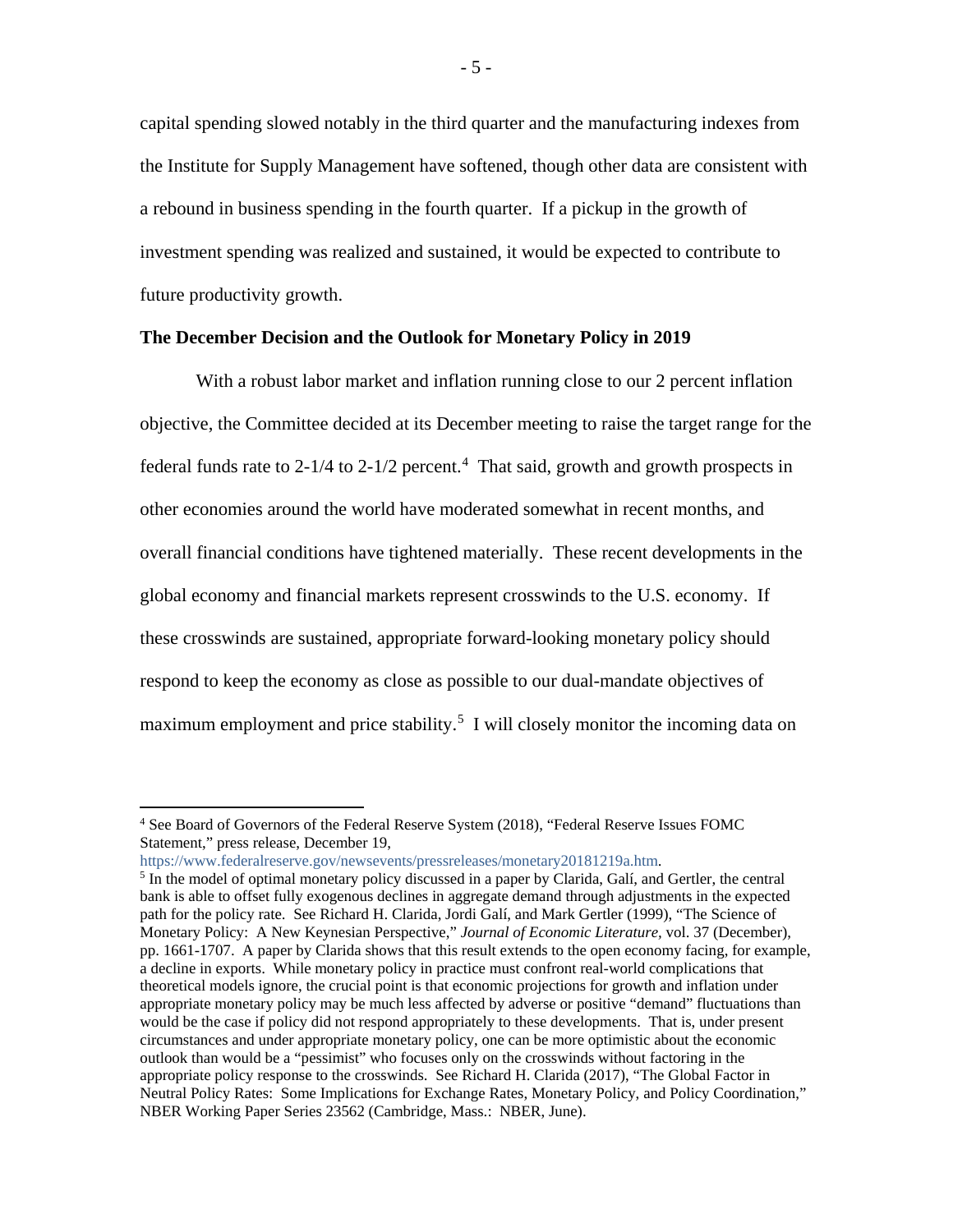these global economic and financial developments as, at each future FOMC meeting, I consider what adjustment to our monetary policy stance is warranted to achieve and sustain our dual-mandate objectives.

With our December decision, the 2.5 percent upper limit of our target range for the federal funds rate is now equal to the lower end of the range of Committee participants' estimates of its longer-run equilibrium level, r\*. One defines r\* as the level of the policy rate that, if sustained, would maintain full employment and price stability in the long run. As I have discussed in a previous speech,  $r^*$  is both unobserved and time varying, so it must be inferred from macroeconomic and financial data.<sup>[6](#page-6-0)</sup>

It is for this reason that, at this stage of the business cycle and with the economy operating close to our dual-mandate objectives, it will be especially important for our policy decisions to continue to be data dependent. We need to be data dependent in two related but distinct ways. First, we need to base our policy decisions on what trends in the data tell us about where the economy is at the time of each meeting relative to our dual-mandate objectives for unemployment and inflation. Second, we need to be data dependent by looking at a wide range of real and financial data that can provide information on where the economy is heading under appropriate policy, including the ultimate destination for u\* and r\*. Over the past seven years, FOMC participants have continually revised down their estimates of long-run u\* and r\* as the unemployment rate fell and historically low policy rates did not trigger a surge in inflation and inflation expectations above target. This process of learning about u\* and r\* as new data arrive

- 6 -

<span id="page-6-0"></span> <sup>6</sup> See Richard H. Clarida (2018), "Data Dependence and U.S. Monetary Policy," speech delivered at the Clearing House and the Bank Policy Institute Annual Conference, New York, November 27, [https://www.federalreserve.gov/newsevents/speech/clarida20181127a.htm.](https://www.federalreserve.gov/newsevents/speech/clarida20181127a.htm)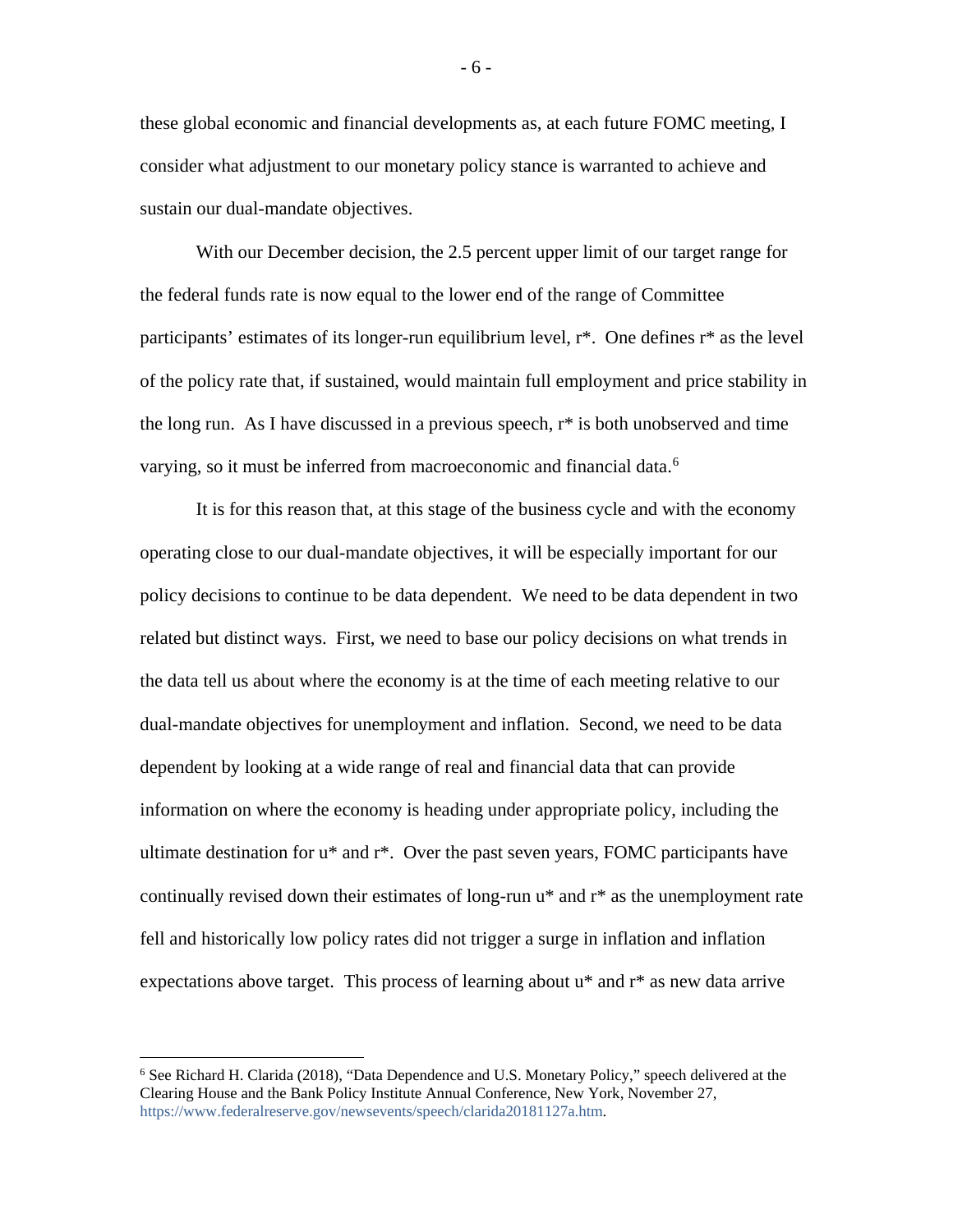continues and reinforces that we are not on a preset course. With inflation muted, I believe that the Committee can afford to be patient as we see how the data evolve in 2019 and as we assess what monetary policy stance is warranted to sustain strong growth and our dual-mandate objectives.

In terms of monetary policy implementation, the FOMC is assessing how the demand for our liabilities, especially reserve balances held at the Fed by depository institutions and U.S. currency holdings, is evolving in a world in which regulation and prudence boost holdings of liquid assets by financial institutions. Ultimately, these factors, along with the choice we make with regard to our operating framework, will be the primary determinants of the size of our balance sheet, which since October 2017 has been shrinking as we allow our holdings of Treasury securities and agency mortgagebacked securities to roll off as they mature and prepay. There have been significant changes in financial regulation pertaining to high-quality liquid assets and liquidity coverage ratios, and the legacy of the Global Financial Crisis has likely led financial institutions to want to have higher liquidity even outside of regulation. And that means that we are going to be in a world in which financial institutions are likely either required or going to want to hold onto liquid assets, including reserves at the Fed.

The FOMC is discussing the pros and cons of different longer-run approaches to monetary policy implementation and is still learning about the evolution of the demand for reserves in the banking system. As noted in the FOMC's Policy Normalization Principles and Plans, the Committee intends to, in the longer run, hold "no more

- 7 -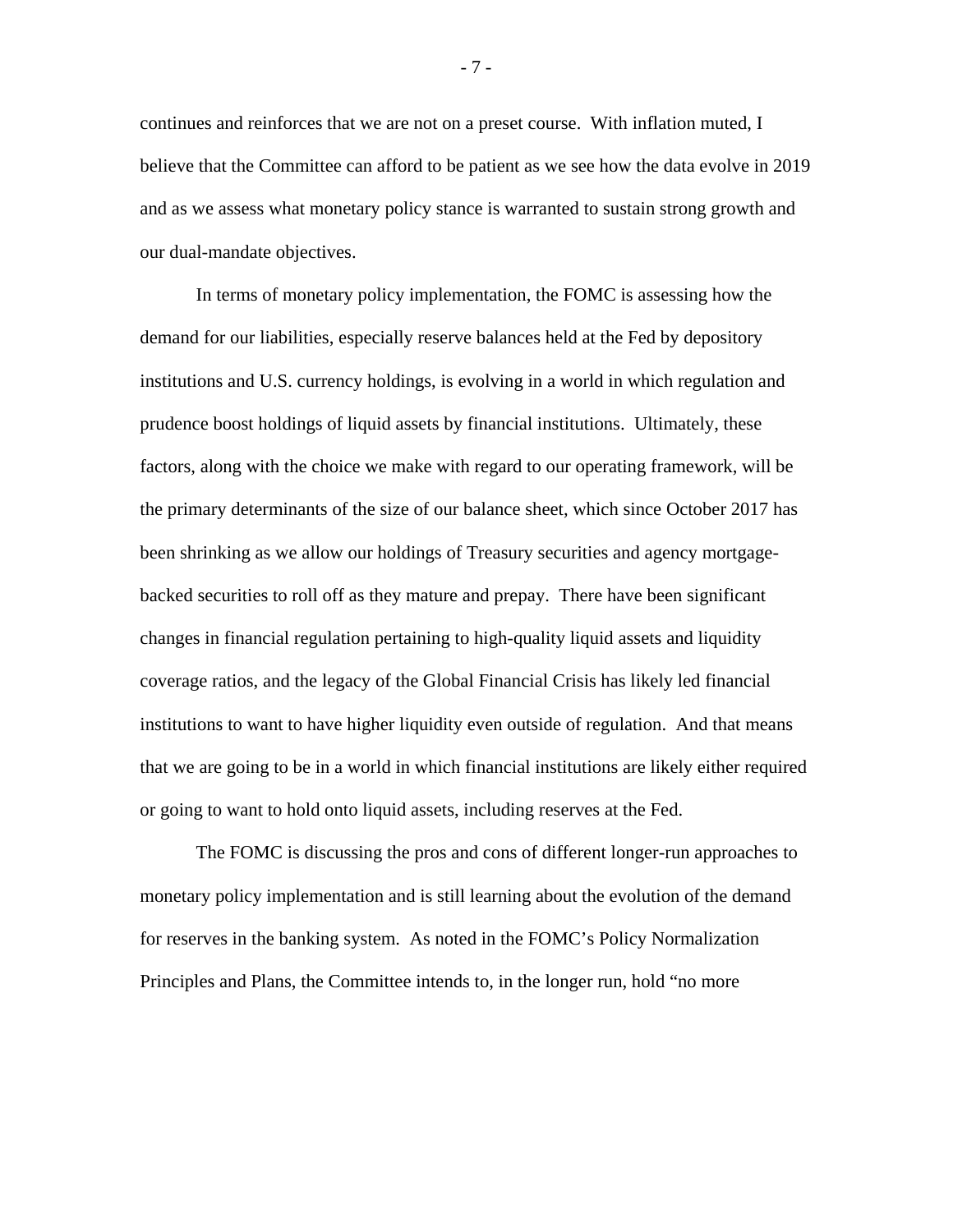securities than necessary to implement monetary policy efficiently and effectively."<sup>[7](#page-8-0)</sup> In that vein, as indicated in the minutes from our recent meetings, the Committee has been weighing the costs and benefits of an implementation system with abundant reserves. The current system for policy implementation with abundant reserves has, to date, served us well. We have good control of short-term money market rates in a variety of market conditions, and these rates have been effectively transmitting to broader financial conditions in the economy. However, while the assessment of our operating framework is ongoing, let me be clear that any decisions we make on the ultimate size of the balance sheet and the implementation of policy will be taken so as to be consistent with our goals of sustaining strong growth, maximum employment, and price stability. If we find that the ongoing program of balance sheet normalization or any other aspect of normalization no longer promotes the achievement of our dual-mandate goals, we will not hesitate to make changes.

## **Review of the Federal Reserve's Strategy, Tools, and Communication**

In November, the Federal Reserve announced that it will conduct a wide-ranging and public review in 2019 of how we go about achieving the twin goals of maximum employment and price stability assigned to us by the Congress. The review will cover the Fed's monetary policy strategy, policy tools, and communication practices and will include outreach to businesses, community groups, academics, and other interested parties. As Chairman Powell has indicated, with labor market conditions close to maximum employment and inflation near our 2 percent objective, now is a good time to

- 8 -

<span id="page-8-0"></span><sup>&</sup>lt;sup>7</sup> See Board of Governors of the Federal Reserve System (2014), "Federal Reserve Issues FOMC Statement on Policy Normalization Principles and Plans," press release, September 17, paragraph 9, [https://www.federalreserve.gov/newsevents/pressreleases/monetary20140917c.htm.](https://www.federalreserve.gov/newsevents/pressreleases/monetary20140917c.htm)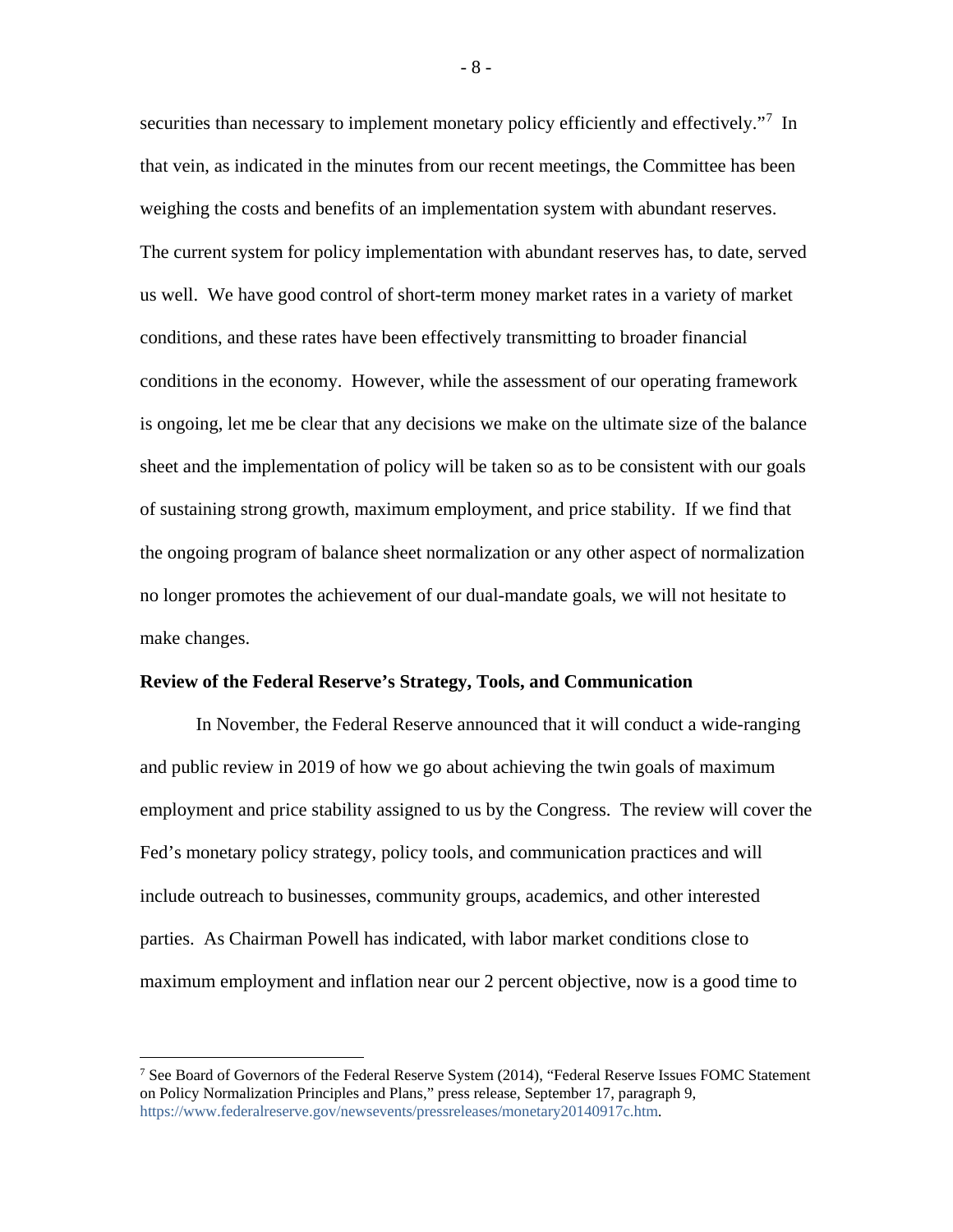take stock of how the Federal Reserve formulates, conducts, and communicates monetary policy. As part of this outreach effort, the Federal Reserve System will hold a research conference June 4-5, 2019, hosted by the Federal Reserve Bank of Chicago and featuring outside speakers and panelists. The Federal Reserve Board and Reserve District Banks will also be holding outreach and public events as we seek views from a wide range of interested parties. Beginning in the summer of 2019, the FOMC will draw on what it has learned from the conference and the System outreach events as it assesses possible ways in which the Fed's strategy, tools, and communication practices might evolve to best achieve, on a sustained basis, the twin goals of maximum employment and price stability assigned to it by the Congress. We anticipate making our findings public after the FOMC concludes this review sometime in 2020.

## **Concluding Thoughts**

The U.S. economy enters 2019 after a year of strong growth, with inflation near our 2 percent objective, and with the unemployment rate near 50-year lows. That said, growth and growth prospects in other economies around the world have moderated somewhat in recent months, and overall financial conditions have tightened materially. These recent developments in the global economy and financial markets represent crosswinds to the U.S. economy. If these crosswinds are sustained, appropriate forward-looking monetary policy should seek to offset them to keep the economy as close as possible to our dual-mandate objectives of maximum employment and price stability. As we have long said, monetary policy is not on a preset course. Going forward, we need, I believe, to be cognizant of the balance we must strike between (1) being forward looking and preemptive and (2) maximizing the odds of being right.

- 9 -